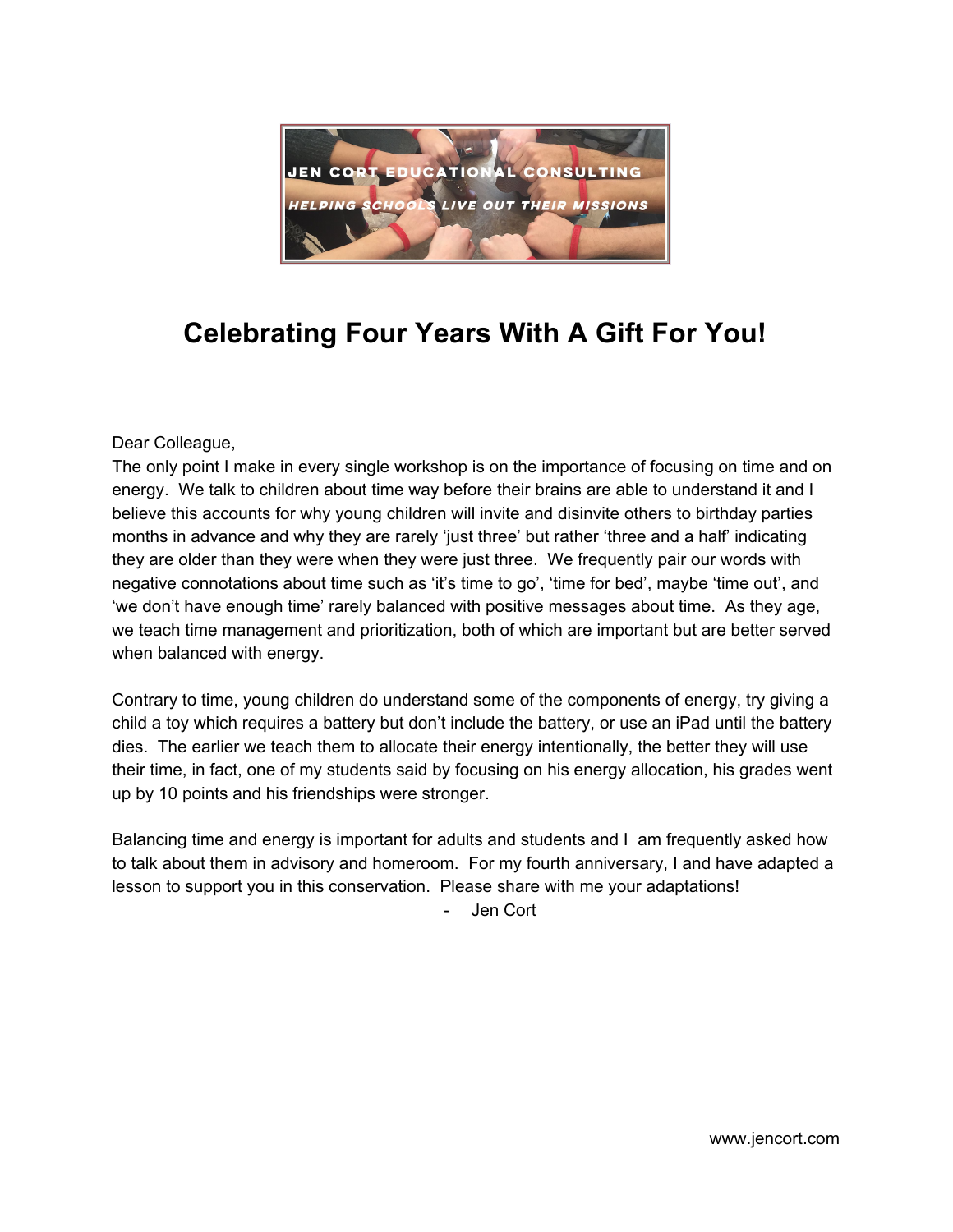

### **Balancing Time and Energy**

Lesson

| <b>Overarching Theme:</b> | <b>Finding Balance</b>                                                                                                                                                                              |  |
|---------------------------|-----------------------------------------------------------------------------------------------------------------------------------------------------------------------------------------------------|--|
| Objective:                | Students will use previously acquired knowledge on balancing<br>time and balancing energy to examine the relationship between<br>the two.                                                           |  |
| <b>Skills:</b>            | Self-Advocacy, Feelings, Decision Making                                                                                                                                                            |  |
| <b>Groupings:</b>         | Individual and small groups                                                                                                                                                                         |  |
| Prep:                     | 5 minutes:                                                                                                                                                                                          |  |
|                           | $\bullet$ Read lesson                                                                                                                                                                               |  |
|                           | Make copies<br>$\bullet$                                                                                                                                                                            |  |
|                           | <b>Gather writing supplies</b><br>$\bullet$                                                                                                                                                         |  |
| <b>Materials:</b>         |                                                                                                                                                                                                     |  |
|                           | Journals (something to write on)<br>$\bullet$                                                                                                                                                       |  |
|                           | Worksheet copies (double sided with images clock and<br>$\bullet$<br>wheel)                                                                                                                         |  |
| Note:                     | When writing lessons, I script them out for those who would<br>like a script but please feel free to go in any direction you<br>choose and modify for your grade level. Love to hear your<br>ideas! |  |

#### **Tasks:**

- 1. Access background knowledge:
	- a. Define "Time Management", the definition should include *prioritizing tasks, allocating time needed for tasks and ensuring completion of necessary items*.
	- b. Define "Energy Allocation", the definition should include *understanding that energy is not created or destroyed but rather redistributed. Energy is what we put into a given task and what can be consumed by challenges, particularly around "fit" and code switching. Code Switching is leaving part of oneself at the door (such as discussing where you live, who you live with, who you have a crush on, changing your vernacular, and more) to fit into the space they are in.*
	- c. Remind group that time and energy may go hand and hand but are not always the same thing offer an example such as "Have you ever read something over and over again but couldn't remember what you read? That is an example of spending time on a task but not allocating energy to it."
	- d. Ask group to record the following responses in their journals.
- 2. Share prompts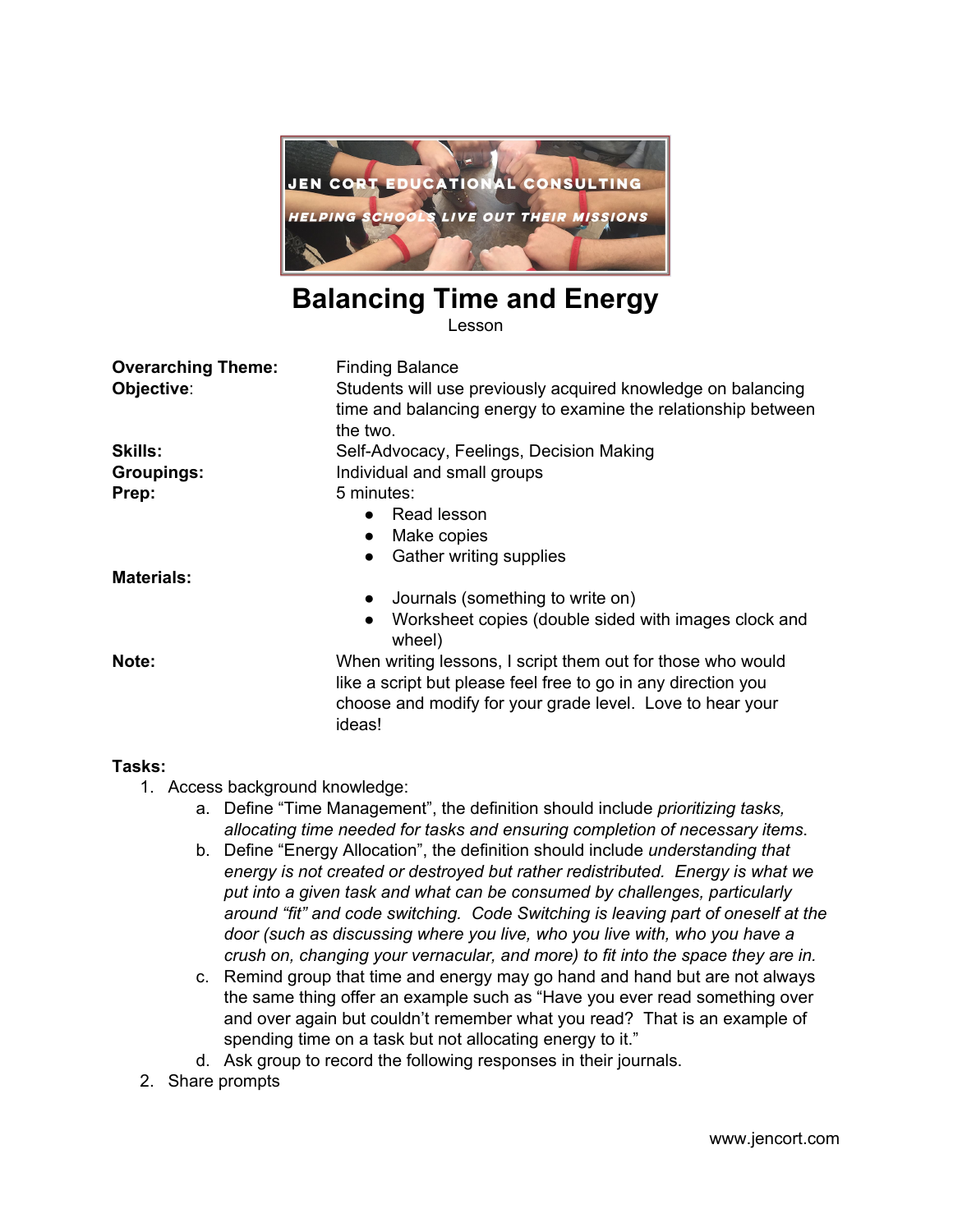- a. Sometimes we spend a lot of time on a task but not a lot of energy (think of a time you were only half-heartedly listening to someone while thinking about something else).
- b. Ask group to name at least one instance when they have spent a lot of time but not a lot of energy on something? Ask for shared responses.
- c. Ask group to name at least one other instance focusing on when they have spent a lot of energy but not a lot of time on something.
- 3. Write or project the following questions on the board and ask group to share answers:
	- a. What does finding balance mean to you?
	- b. Should time spent and energy allocated be balanced or equal? Why? Why not?
	- c. If we have to choose between one and other which one should we choose? Why? Why Not?
- 4. Distribute the handout with the clock and energy wheel and explain the following asking students to:
	- a. Think of one task you are going to spend time on today and estimate how much time you will spend completing it.
	- b. Use pen/pencil to indicate the number of minutes needed to spend completing the task. Indicate the minutes on the clock. *Teacher note: Sleeping is time spent not energy allocated.*
	- c. Think of your entire day and create a pie chart of the amount of energy you will spend on each task of your day including classes, homework, after school activities, time with friends, etc. *Teacher note: Provide example such as if you are studying for a hour for a test therefore spending a lot of time but during that time you are texting, etc. then are you spending very much energy on it?)*
	- d. Reflect on the task requiring time and consider where it fits on the corresponding part on your energy wheel.
		- i. Ask students to consider:
			- Are they in balance?
			- Ask if it is better to spend more time? More energy?
			- Are you spending equal *time* and *energy* on it?
				- If so, how? If not, why not?
- 5. Hand out 'time and energy allocation' sheet and ask students to journal with the following prompts:
	- a. What do I need to create a healthy time management and energy allocation, would it be the same as depicted? Why or why not?
	- b. What is the same?
	- c. What needs support?
	- d. Ask students to fill in what is needed to include more of each category in their day.
	- e. Ask students to strive to increase as many as possible into their daily practices *Teacher note: This activity can prompt an awareness of lack of socioeconomic resources. Please convey messages of the goal to increase some of them and resources within the school should a student need them.*
- 6. Collect the time and energy charts and repeat the activity in a month.
- 7. Give the time and energy allocation chart and have students fill it in. Make a copy for you to keep for reflection next month and give one to the student to think about how to increasingly allocate time and energy in an intentional manner.
- 8. Follow-Up: In one month, give students the previous time and energy chart and ask them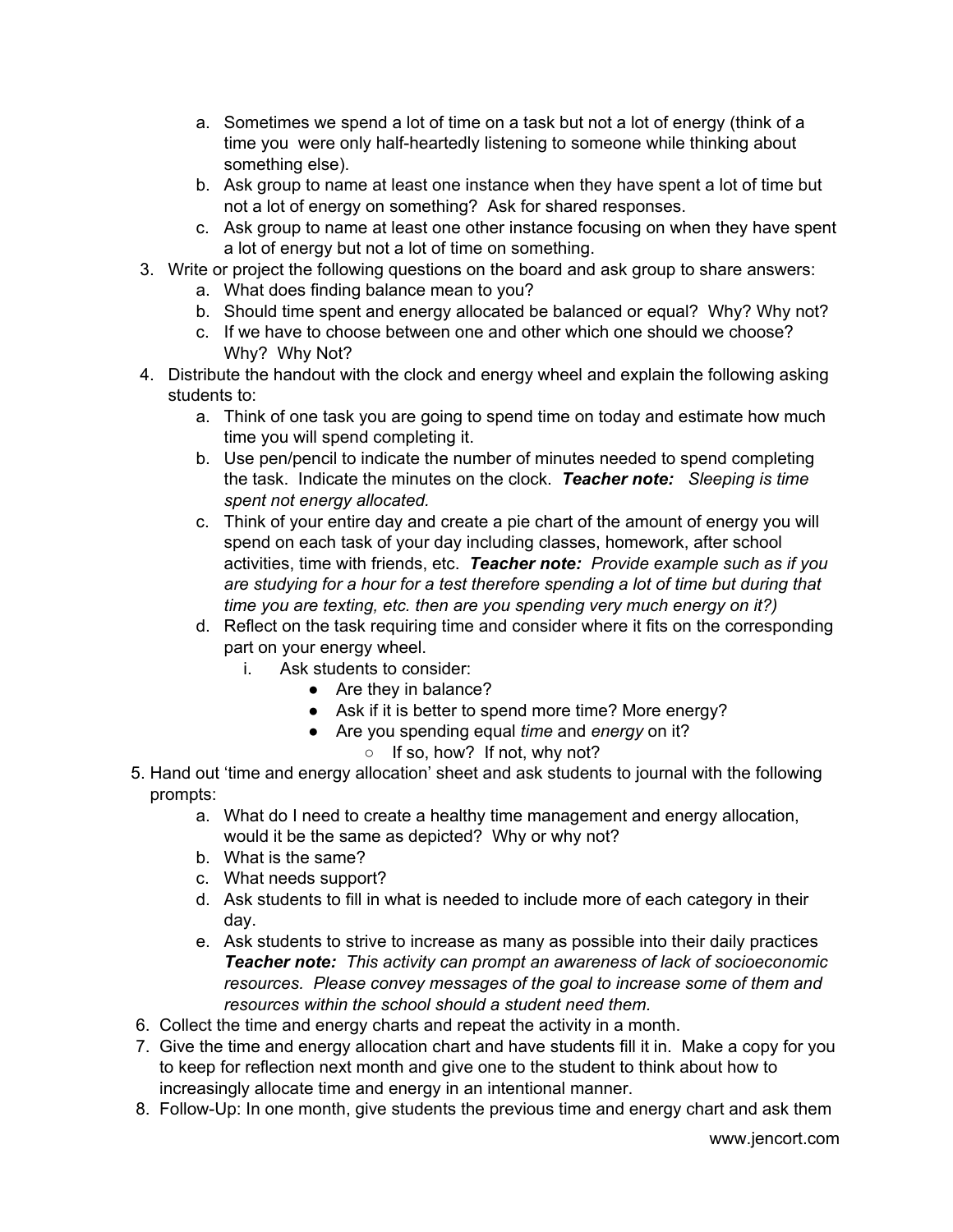to observe differences and set intentions for the next month.

**Extension Video:** Inner Workings by Disney Pixar captures this conversation well and is funny to watch. However, it has a fee of \$1.99 for purchasing for a school https://www.youtube.com/watch?v=KZyBDbhaw9Y

#### **Parent/caretaker Note:**

Dear parents and caretakers,

Today we began discussing the importance of balancing time and energy. Please ask your student:

- What is the differences are between time and energy?
- What is needed for you to allocate your energy?
- How can I help?

*Teacher Note: P lease add your revisions, resources, etc. and email or include in your ongoing home/school communication.*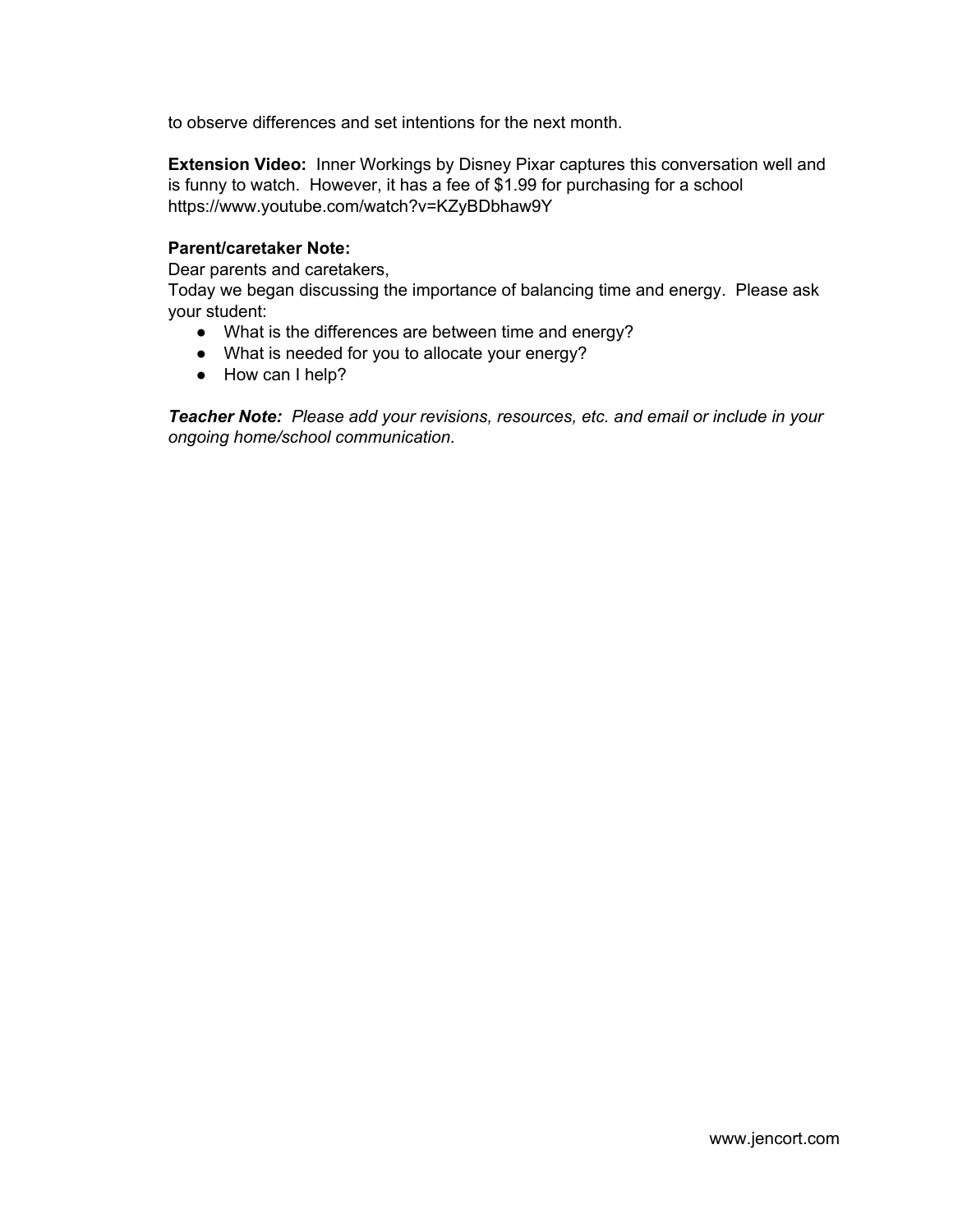## **Balancing Time** *and* **Energy**

By Jen Cort



Allocation of Time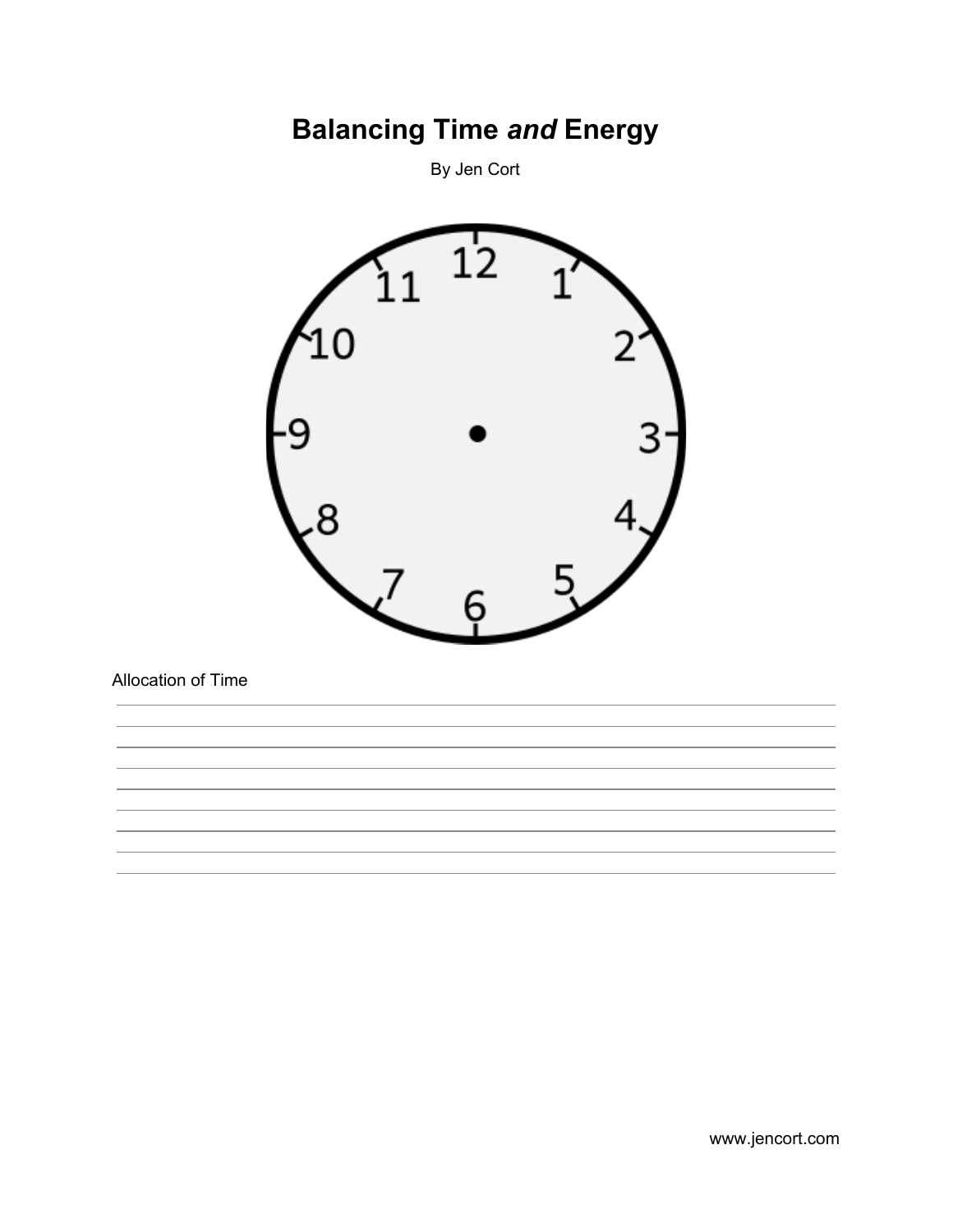

www.jencort.com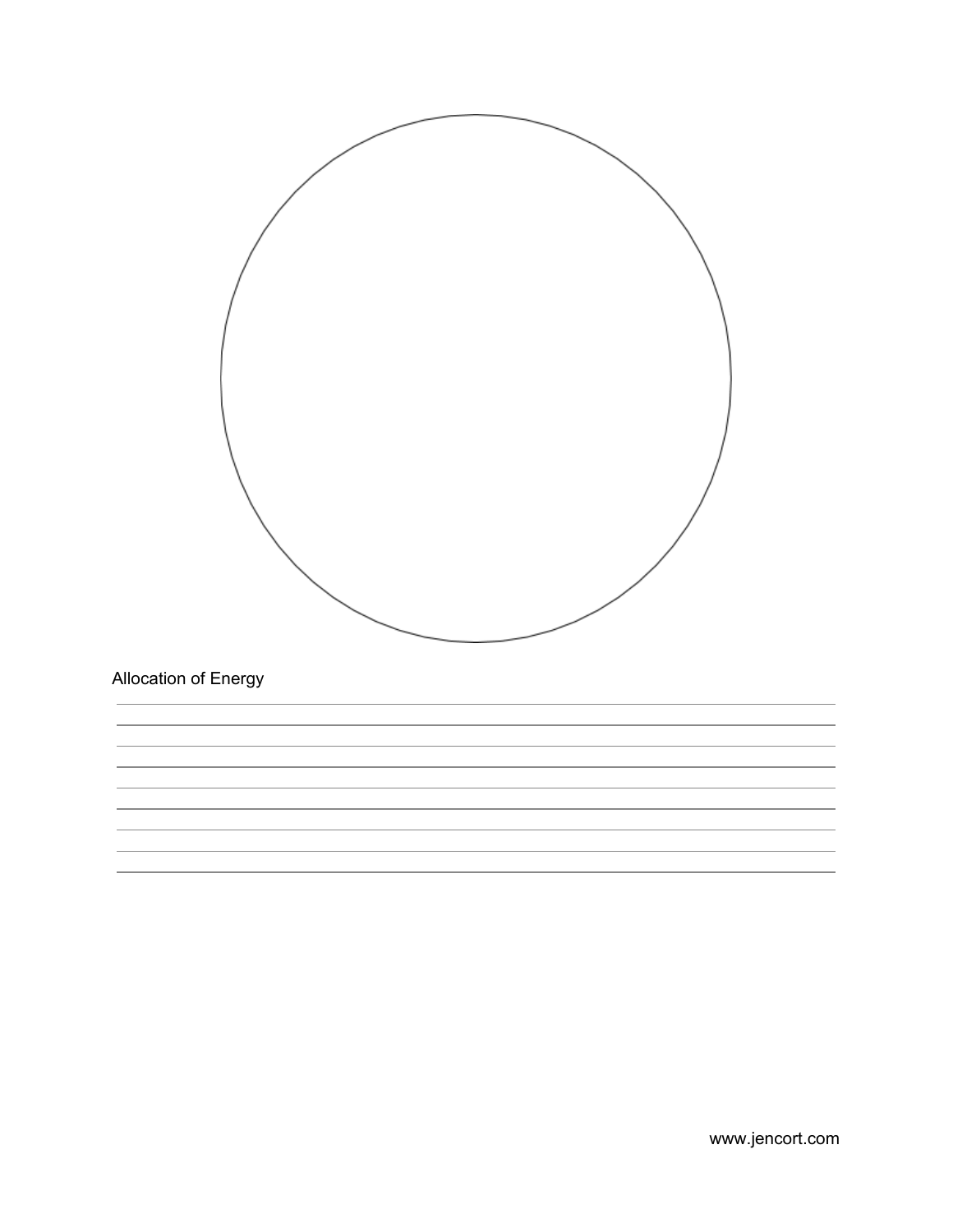# **Intentionally Allocate Your Time and Energy!**





| Sounds (background, music, other) | Sounds (background, music, other) |
|-----------------------------------|-----------------------------------|
| Words                             | Words                             |
| Foods                             | Foods                             |
| <b>Drinks</b>                     | <b>Drinks</b>                     |
| Movements                         | Movements                         |
| Interactions                      | Interactions                      |
| Technology                        | Technology                        |
| <b>Textures</b>                   | <b>Textures</b>                   |
| Other                             | Other                             |

www.jencort.com